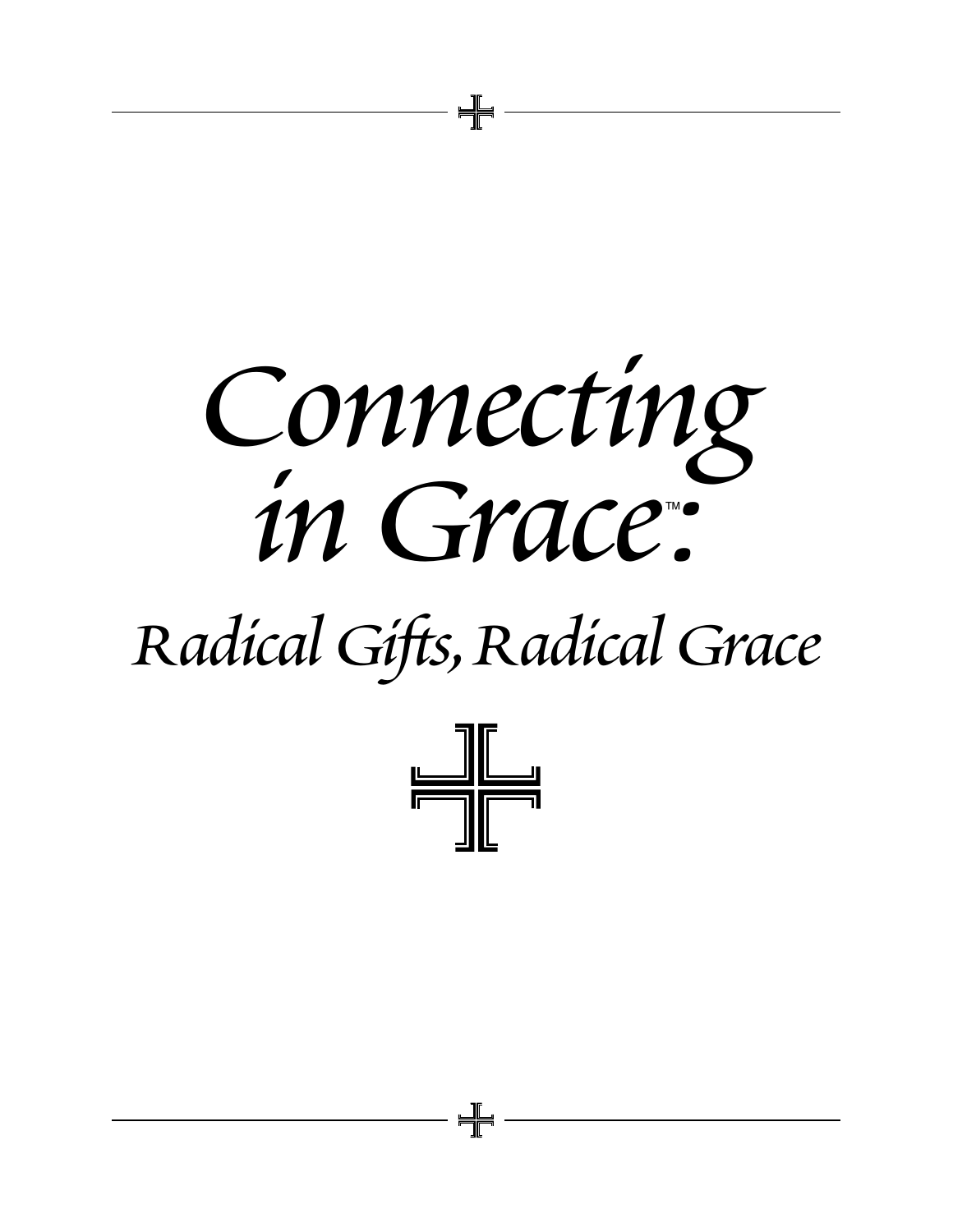# *Ordinary Days*

# *Theme*

Remember when you were a child and it seemed like forever until Christmas or your birthday would come? Many of us act in much the same way as adults. We look forward to the big life events, such as graduations, weddings, vacations, and the birth of a child or grandchild. It's easy to see God's love and creative power as we watch a sunset, or sing "Happy Birthday" to a beloved child,

or watch dear friends unite their lives in marriage. But sometimes it's easy to forget that our lives are really lived in the days between those special days. However, God is present with us each and every day of our lives. I remember driving to work one day. I was not in a particularly good mood when, all of a sudden I noticed some flowers growing by the side of the highway. For a few moments, I was inexplicably filled with joy! As I drove down the road, I was aware of that gift of a moment of grace in an otherwise ordinary day. I wondered, "How many of those moments have I missed throughout my life?"

The purpose of this opening session is to help us recognize that God is present each day of our lives. How can we be more aware of God's presence and rest in the knowledge that, even when we don't think anything remarkable is happening, God is actively at work? How do we teach ourselves to notice the rhythm of our days and to look for ways that God may surprise us with God's presence?

**Remind yourself that God is always present with you whether you notice God or not.**

*<sup>I</sup> <sup>S</sup> <sup>S</sup> <sup>U</sup> E*

*How do we* 

*find God in the simple,ordinary days of life?*

*L I F μ* 

# *Opening Prayer*

Gracious God, thank you for being present with us not just for the joyous events, but throughout the confusion, doubt, and even anger of our ordinary days. Forgive us for not noticing you. Open our eyes so that we don't miss the moments of grace in the ordinary days of our lives. Help us to patiently watch for signs of your love in our lives. Help us to love you with our whole beings and to love each other as you have loved us. Be present in our conversation today. Amen.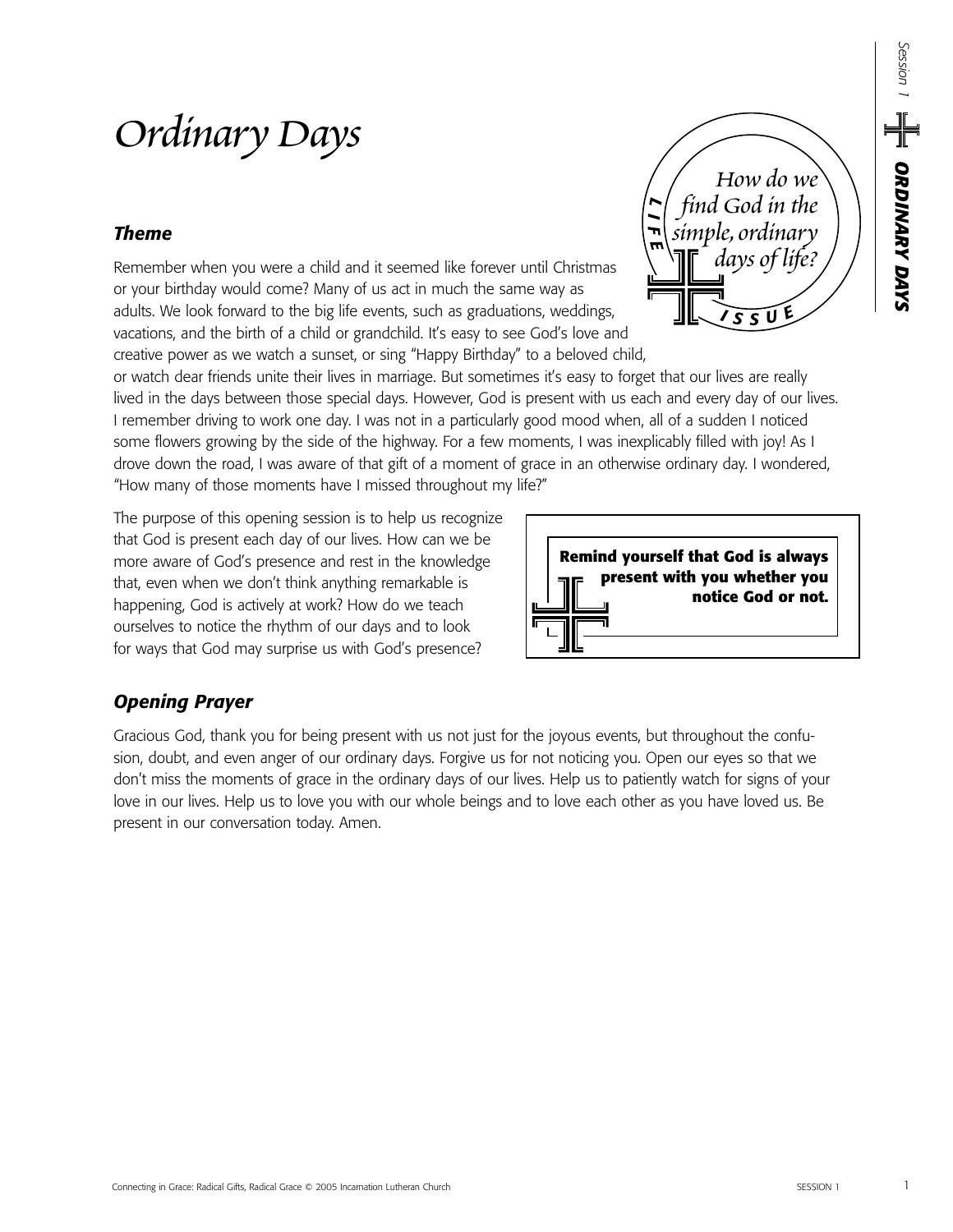# *What does the Bible say?*

#### **Genesis 28:10-17**

<sup>10</sup>Jacob left Beer-sheba and went toward Haran. <sup>11</sup>He came to a certain place and stayed there for the night, because the sun had set. Taking one of the stones of the place, he put it under his head and lay down in that place. 12And he dreamed that there was a ladder set up on the earth, the top of it reaching to heaven; and the angels of God were ascending and descending on it. 13And the LORD stood beside him and said, "I am the LORD, the God of Abraham your father and the God of Isaac; the land on which you lie I will give to you and to your offspring; <sup>14</sup>and your offspring shall be like the dust of the earth, and you shall spread abroad to the west and to the east and to the north and to the south; and all the families of the earth shall be blessed in

you and in your offspring. 15Know that I am with you and will keep you wherever you go, and will bring you back to this land; for I will not leave you until I have done what I have promised you." <sup>16</sup>Then Jacob woke from his sleep and said, "Surely the LORD is in this place—and I did not know it!" 17And he was afraid, and said, "How awesome is this place! This is none other than the house of God, and this is the gate of heaven."



#### **Exodus 3:1-6**

1 Moses was keeping the flock of his father-in-law Jethro, the priest of Midian; he led his flock beyond the wilderness, and came to Horeb, the mountain of God. 2 There the angel of the LORD appeared to him in a flame of fire out of a bush; he looked, and the bush was blazing, yet it was not consumed. 3 Then Moses said, "I must turn aside and look at this great sight, and see why the bush is not burned up." 4 When the LORD saw that he had turned aside to see, God called to him out of the bush, "Moses, Moses!" And he said, "Here I am." 5 Then he said, "Come no closer! Remove the sandals from your feet, for the place on which you are standing is holy ground." 6 He said further, "I am the God of your father, the God of Abraham, the God of Isaac, and the God of Jacob." And Moses hid his face, for he was afraid to look at God.

#### **Think About…**

- What promise did God make to Jacob? How is that same promise relevant for us today? What are some of the things that God promises to each of us? (Genesis 28)
- When have you had the sense that you were standing on holy ground? How or why did you recognize that situation as holy? (Exodus 3)
- Can you recall a time when you were surprised by God's presence in your ordinary activities? How did you sense God's presence? (Genesis 28, Exodus 3)
- What response did Moses and Jacob have to God? What does that tell us about them? What do you imagine your response would be if you suddenly found yourself in God's presence or heard God's voice? (Genesis 28, Exodus 3)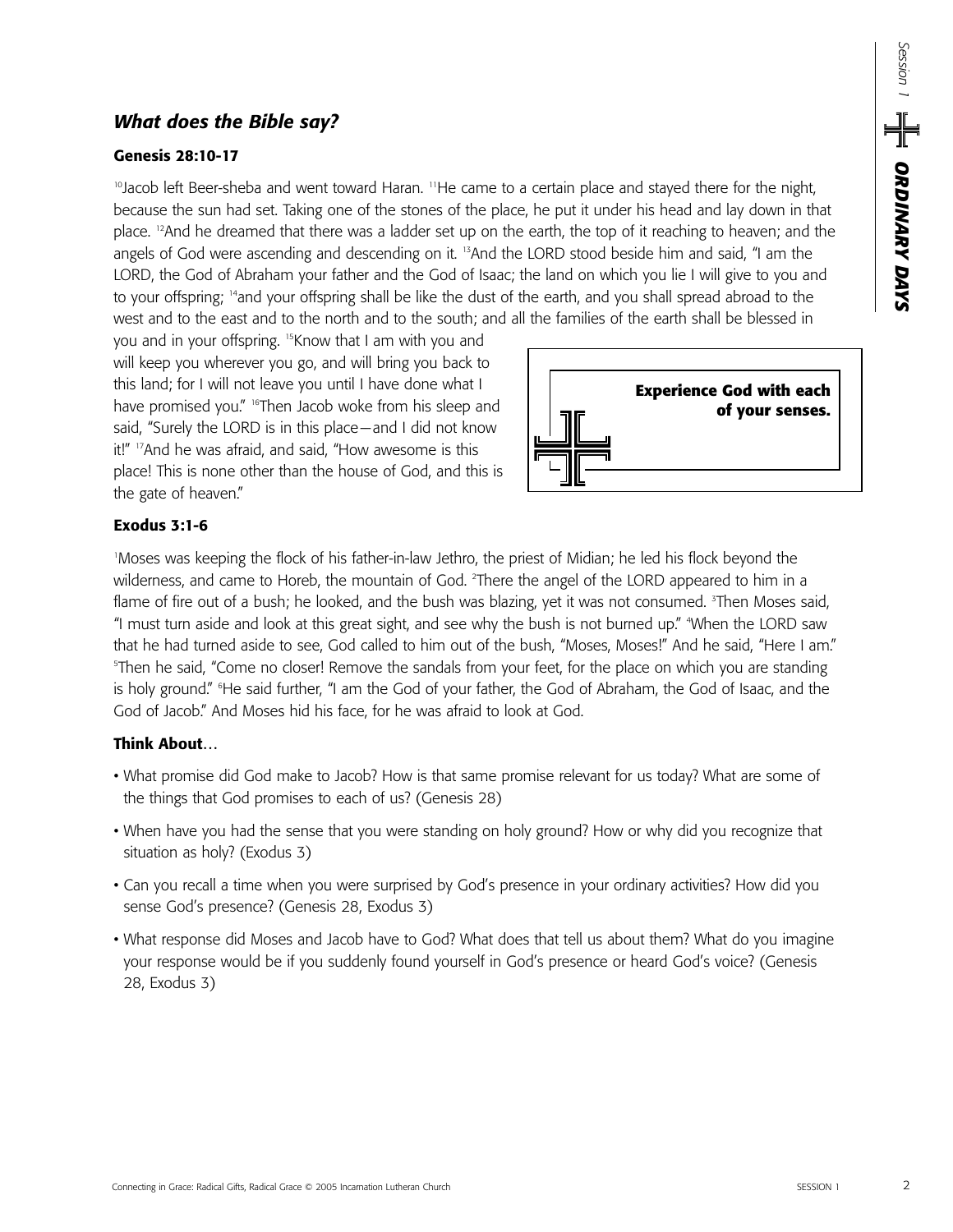# *What do others say?*

I have a friend in Iringa, Tanzania, whose name is Pastor Koko. He is the pastor of Incarnation's partner congregation, Mkwawa Lutheran Church. He says that one night he heard the voice of God—out loud, not just in his head. He says he actually heard it twice that night. The second time his brother also heard it. I have no reason to doubt my friend. That night, God's voice called Pastor Koko in an extraordinary way to become a pastor.

I have never heard the voice of God speak to me out loud. That's not to say that God hasn't spoken to me. I believe God speaks to us a lot. Unfortunately, I also believe that we often miss God speaking to us because we're too busy or too distracted to pay attention. We keep expecting God to speak to us in extraordinary ways,

like from a burning bush, or a vision in our dreams, or even out loud. When, in fact, God speaks to us more often in seemingly ordinary ways on what we believe are just ordinary days.

God speaks to us through people—ordinary people in ordinary places such as home, work, the store, the coffee shop, or the neighborhood. God speaks to us through ordinary things such as nature, a book, a movie, or a picture. God



speaks to us through our thoughts, our memories, or our feelings. God certainly speaks to us through the Bible. We just need to pay attention. We need to look beyond just what we see and learn to look for God's everyday incredible activity all around us. Life is much more than just what we see.

One of the reasons to gather together with others in a small group like this is to have the chance to discuss and pray with others and to ponder how God may be speaking to you and to others. God often speaks most clearly to us as we are in community. We need the help of others to test whether what we are hearing is God speaking, or perhaps just our imaginations or wishful thinking. We need the help of others to try and figure out those places and ways that God is speaking to us.

We are surrounded by God's holy activity every day. God called to Moses out of a burning bush. A bush that perhaps Moses had walked by many times before as he went about his day-to-day work of watching over his father-in-law's sheep. Notice that God doesn't begin to speak until Moses actually stops and goes over to the bush to see what is going on. Once he stops, God speaks: "Come no closer! Remove the sandals from your feet, for the place on which you are standing is holy ground." We are standing on holy ground all of the time. Every day is holy, all ground is holy, because God is already present at all times and in all places, making them holy. We just need to learn to stop and pay attention to those places and people from which God is calling to us.

As a follower of Jesus Christ, I don't believe that there are such things as ordinary days. Jesus came to bring us life, abundant life each and every day. That is not ordinary. That is incredibly extraordinary. We have a relationship with the God of the Universe. We have the power of that God already at work within us. Our lives are more than only what we can see around us. As some of my favorite verses from the book of Ephesians say, God can accomplish abundantly far more than all we can ask or imagine. We can't even imagine what God is already accomplishing in us, through us, and around us. We are given the privilege and the responsibility to spread the Good News of God's love in Jesus Christ everywhere we go in our world. We are given power by God to make a different world, to play our part in bringing about God's kingdom in this world. How can that be ordinary?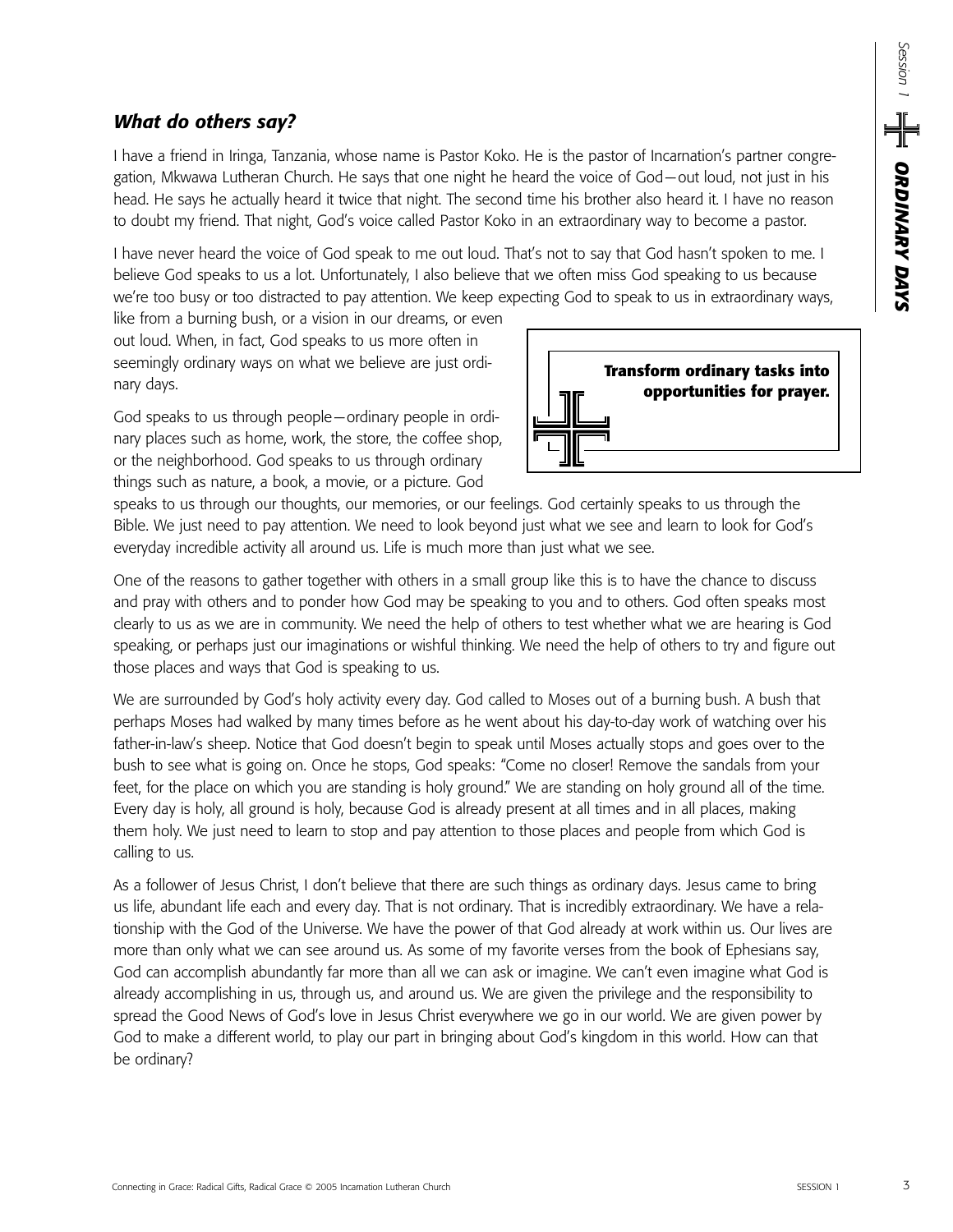In keeping my eyes open to God's activity in "ordinary days," I have found it helpful to say a simple prayer before my feet even hit the ground in the morning. "God, this is your day, this is your world. Help me to be open to see you today in everyone I meet and everywhere I go. Speak and help me to listen. Amen."

We are standing on holy ground. Make some time to stop, take off your shoes, and listen to God speak. God is speaking. We just need to listen.

#### **Reflections from** *Alive Now:*

"A state of mind that sees God in everything is evidence of growth in grace and a thankful heart."

Quote by Charles G. Finney, from *Alive Now,* March/April 2005 (Nashville: The Upper Room, © 2005), page 5.

#### **Think About…**

*Groups that have been together for one or more years may want to use the questions with* •

- Why do we so often miss the "God moments" in our lives? How can we look beyond the mundane aspects of our lives to see the moments of grace where God is active and present in our lives and in the world each day?
- Does having faith help us to be more aware of how God acts in our daily lives? What gets in the way of seeing God's activity or God's gifts in our lives?
- What are some of the simple blessings or gifts that God gives us that remind us of God as our creator, savior, and comforter?
- In the first reflection, the writer raises the question of how we know whether it's God or our imaginations or wishful thoughts speaking to us. What are some ways that you distinguish whether you're hearing from God or your own thoughts or imagination? How have others been helpful in making this distinction?
- When or where do you feel closest to God? What are some of the many ways that God comes to you so that you suddenly become aware of God's presence?
- When is it hard to imagine that God might be present? Even in those times, how might God be working in your life or the life of someone else?
- **Do** you think of God's presence as gift and grace or as something else (fear, awe, intrusion, punishment, guidance, shoulds and ought tos)?
- **Where are the places in your life where you feel you are standing on holy ground? What do you feel in those** places? How do you respond?
	- Do you expect to see a sign of God in each day or does it come as a surprise to you? When have you been surprised?
- **Some people believe that God is completely in control of each moment, others believe that God is present,** but gives people much more freedom. Where are you on this continuum?
- **Tell about a time when someone else has pointed out God's presence for you when you were not able to** see it.
	- What does the phrase "radical gifts radical grace" bring to mind? What most excites you about this faith study? What most concerns you as you begin this faith study? What gifts do you bring to the group as we all seek to explore God's radical gift of grace in our lives?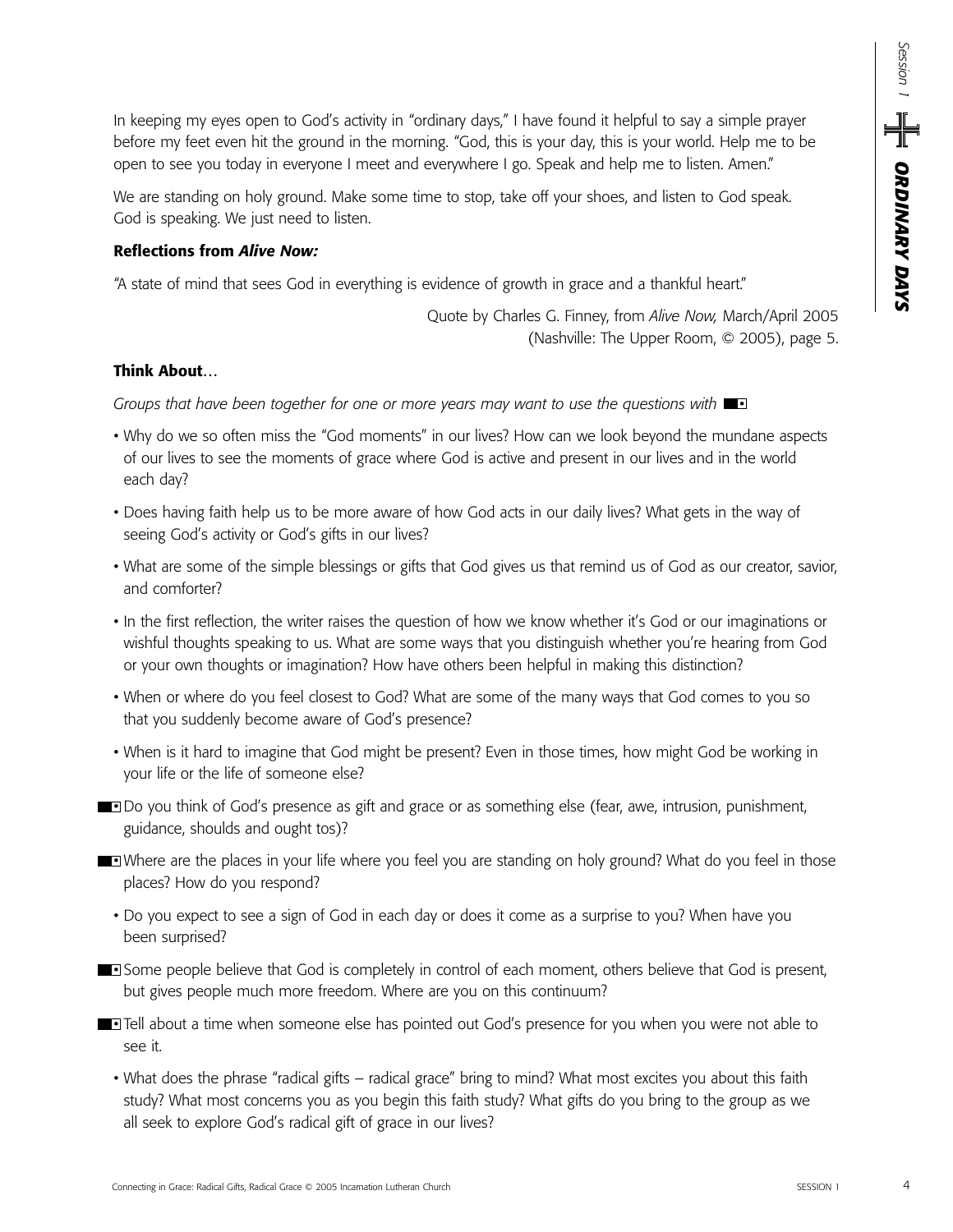# *Developing Your Group Covenant*

#### **Purpose of Small Group Covenants**

Covenants function as a road map for the group by laying out plans and setting expectations about how group members will interact with each other. Anyone who has ever taken a trip to a new place knows that having a good map (and a person who can read it!) simplifies the trip and helps ensure that the travelers will arrive at their destination while seeing the best sights along the way. A covenant provides some road signs and mile markers that help your group stay on track. It clarifies the expectations each member has for the group's destination and for the road trip along the way.

#### **What's a covenant?**

A covenant is a promise that people in a group make to each other. In the Bible, God made covenants with Adam and Eve, Noah, Abraham, Moses, and many others, including us. Small group covenants typically include the following:

- The **group purpose** or **mission statement** explains **the destination** of the gathering. Some examples are, "To get to know one another and experience a sense of community" or "To learn about God's grace." There are typically three to five statements of purpose.
- The **group values** outline **the route the group will take** in terms of expected behaviors. Some examples of things that other groups have included in their values are, "We will hold things said in this group in confidence." "We'll make attending the meetings a priority in our lives." "We will value the contributions of each person by listening and not interrupting when another person is talking." There can be as many values as you want; however, if you have 20 statements, you may have trouble remembering them!
- **Group arrangements (our itinerary)** simply state when, where, how often, and for how long the small group will meet. "We will meet every third Thursday from 7:00 p.m. to 9:00 p.m. in Adult Room A at Incarnation."
- A list of **group members,** including phone number and e-mail, if appropriate, helps us keep track of **who is on the trip!**

# *What's my response?*

Many of us speed through our daily lives oblivious of the ways that God is present to us in grace and love. This month, pick one or two of the following activities to remind yourself that God is always present with us whether we notice God or not.

• Make a list of some of the tasks that you perform on a daily basis, such as taking a shower, brushing your teeth, turning on a light, stopping at a stop light, drinking a glass of water, etc. Think about ways that you can transform these tasks into opportunities for prayer. For example, you can express your thanks to God for your baptism as you shower. In the quiet times of the day, ask for wisdom to slow your life to provide more opportunity for prayer and



meditation. Use these daily tasks as reminders to pray or be present to God. At the end of the month, reflect on how this prayer time has changed the way you perceive these activities.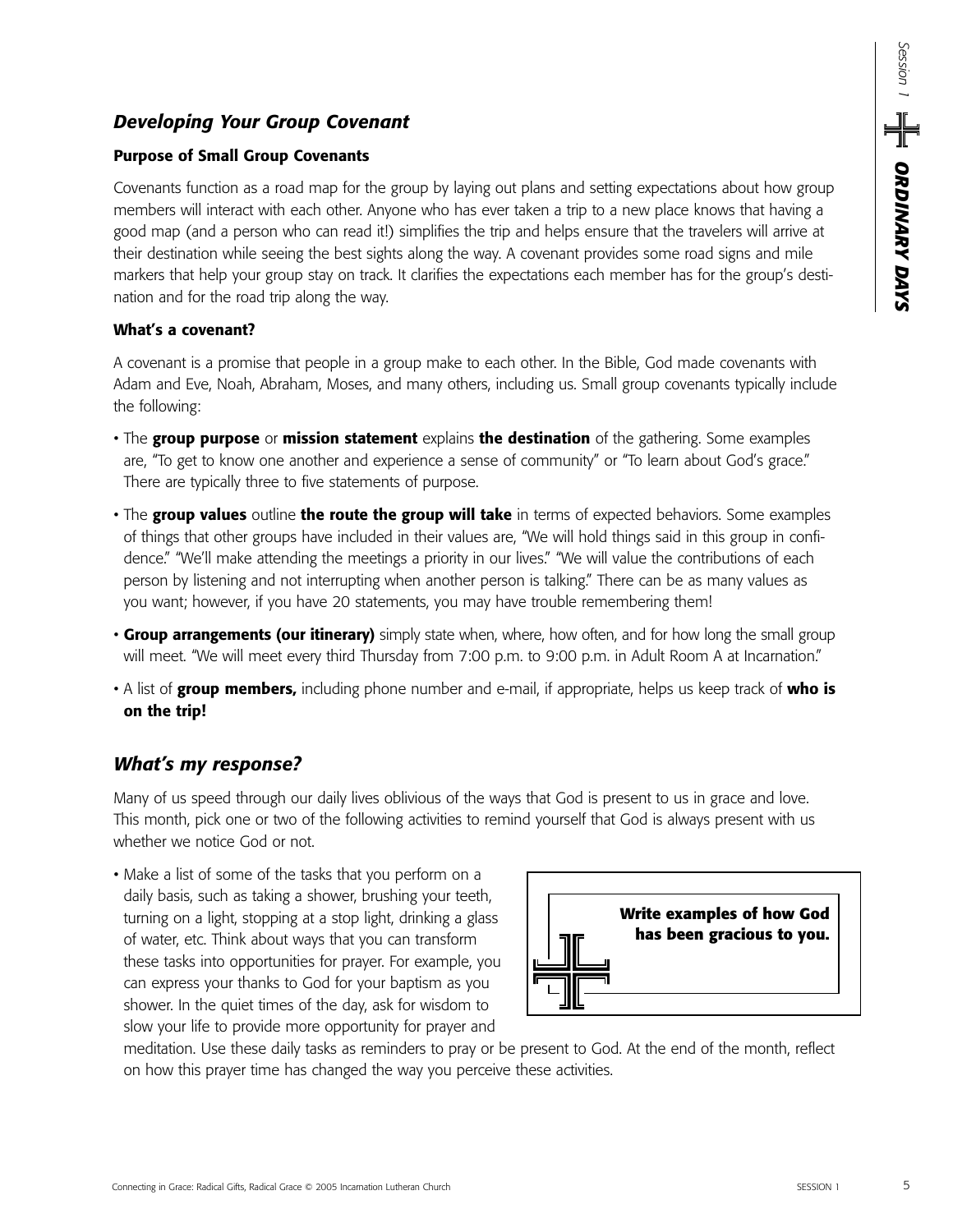- Experience God with each of your senses. During one day, resolve to savor every bite of what you eat and, as you eat, thank God for the gift of nourishment. On one day, find something in nature that you love to look at. It could be a shell, a leaf, flower, rock, tree, frog, or your dog! Take time to really look at it in detail and marvel at how God has put the world together! Pick a quiet time and listen to all the sounds around you, then make a list of what you have heard. As you listen to your breathing, thank God for your life. Look at your hands, noticing all of their unique features, such as bumps, lines, calluses, the shape of your fingernails. Thank God for the ability to serve as God's hands in the world. at the number of the state into fact the state of the state of the state and the state of the state of the state of the state of the state of the state of the state of the state of the state of the state of the state of th
- Spend an evening doing something that you have wanted to do for a long time. The next day, or shortly thereafter, review the activity. How did engaging in that activity make an ordinary day special?
- Spend time each morning in prayer or reading a devotion. Start your day with the ritual of asking God to show you gifts and grace and God's presence. Starting your day with this attitude of openness will make you more aware of how to look for God's activity in your life throughout each day.
- Rent the movie *A River Runs Through It.* As you watch the movie, think about how the author portrays the ordinary pastime of fly-fishing as a means of grace. Think about the means of grace that are present in your life as a result of your gifts and talents or as a result of your relationships with friends and family.
- Visit someone in a nursing home or a memory care center. Take time to have a good conversation with this person. You may be the moment of grace in someone's very ordinary day.
- Write examples of how God has been gracious to you and to your family. Include how God has shown God's grace through others.
- Practice random acts of kindness to help spread God's grace throughout our community.
- Go on a walk. Move at a leisurely pace and notice all the signs of God's creative activity. Take time to look carefully at several flowers, trees, insects, etc., and notice the magnificent intricacy of color, shape, smell, etc.
- Each day for a week, take time at the end of the day to write or think about "God moments." How was God present in this day in ways, that you may or may not have noticed at the time? Say a prayer of thanks for God's presence in the world and in your life
- Begin a practice of asking close friends, "How has God recently been present in your life?" You might be surprised at their responses.
- Is there an ordinary symbol that reminds you of your faith? Select something ordinary and use it as a reminder of God's gift of grace.
- Make a list of the things that get in the way of sensing God's presence. Select one to remove, and then make a list of the things that open you to God's presence, and select one to incorporate into your life.